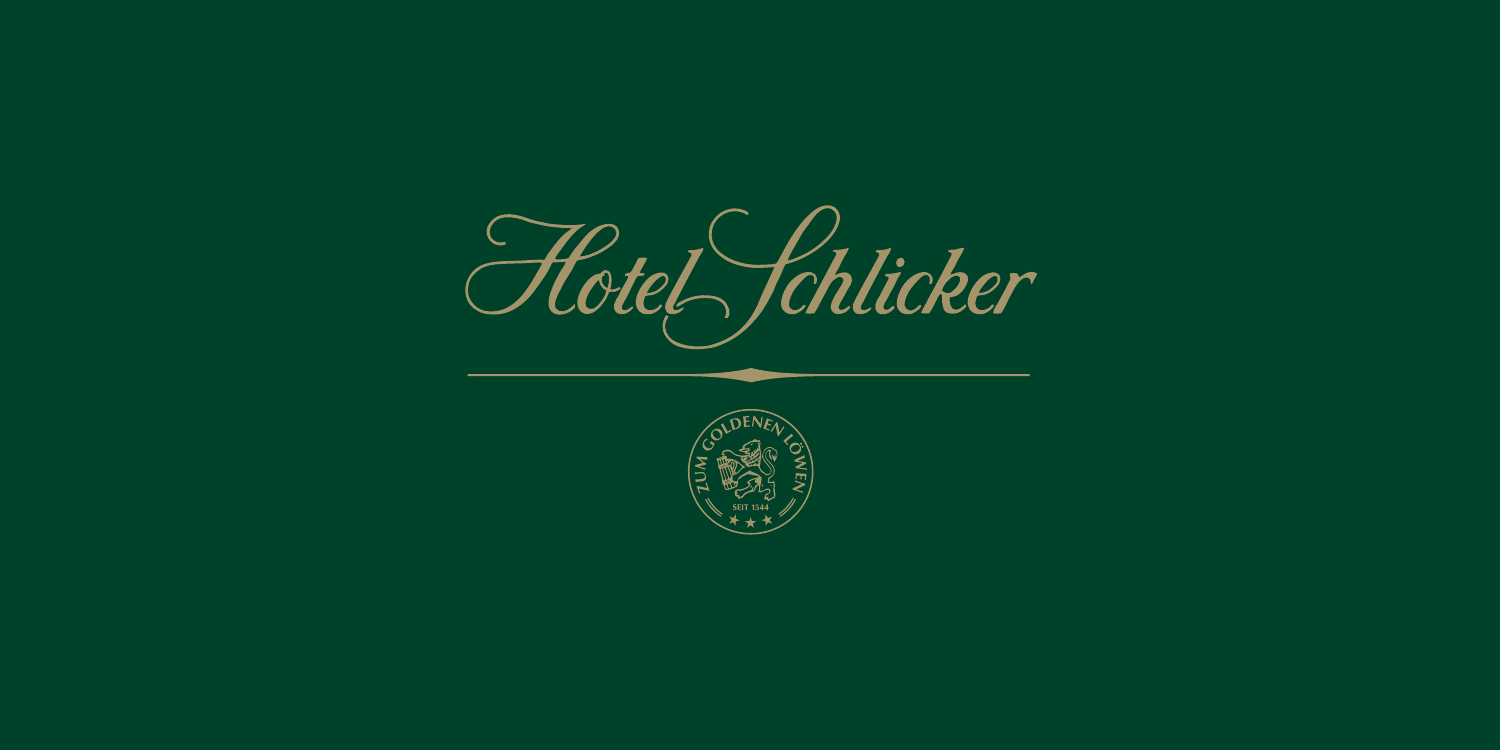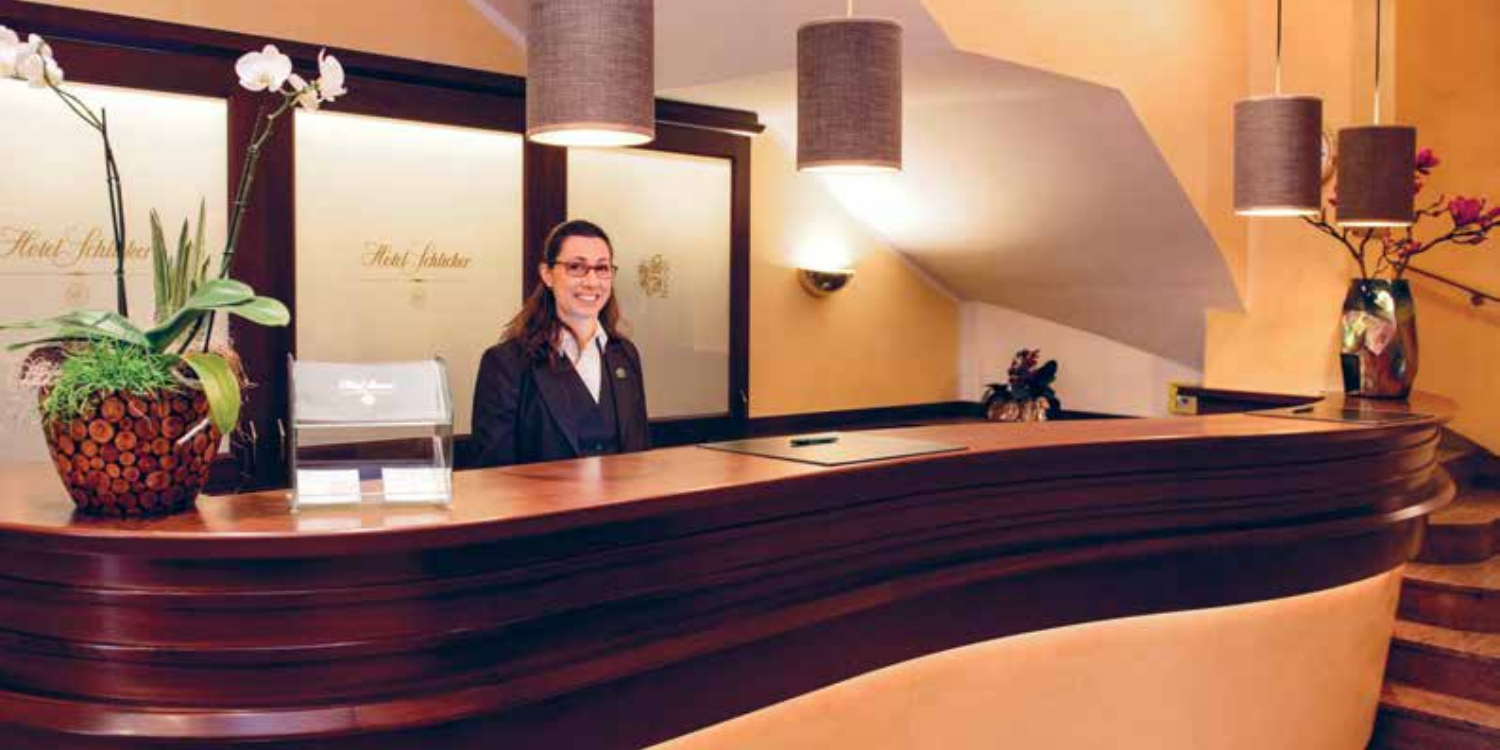## WELCOME TO THE HEART OF MUNICH *A hotel for connoisseurs and aficionados*

ight in the heart of Munich is a true gem of Bavarian hospitality: Hotel Schlicker "Zum Goldenen Löwen." Mentioned as early as 1544 in Munich's oldest land register, this stately property at Number 8 im Tal is a popular home away from home for connoisseurs and aficionados. The location alone makes it a wonderful place for an atmospheric stay in Munich. Within sight of Marienplatz, with its City Hall and world-famous Glockenspiel, and just a few minutes by foot from the

Hofbräuhaus, Munich Residence, Opera House and the grandeur of Maximilianstraße. Right around the corner is the 200-year-old Viktualienmarkt, "Munich's belly" – a gourmet paradise filled with colorful booths and an incomparable selection of culinary delicacies. Schlicker's guests will find the hotel both contemporary and comfortable. The furnishings are tasteful and offer first-class comfort. From elegant single rooms and generous double rooms to an opulent suite, the hotel meets every possible need.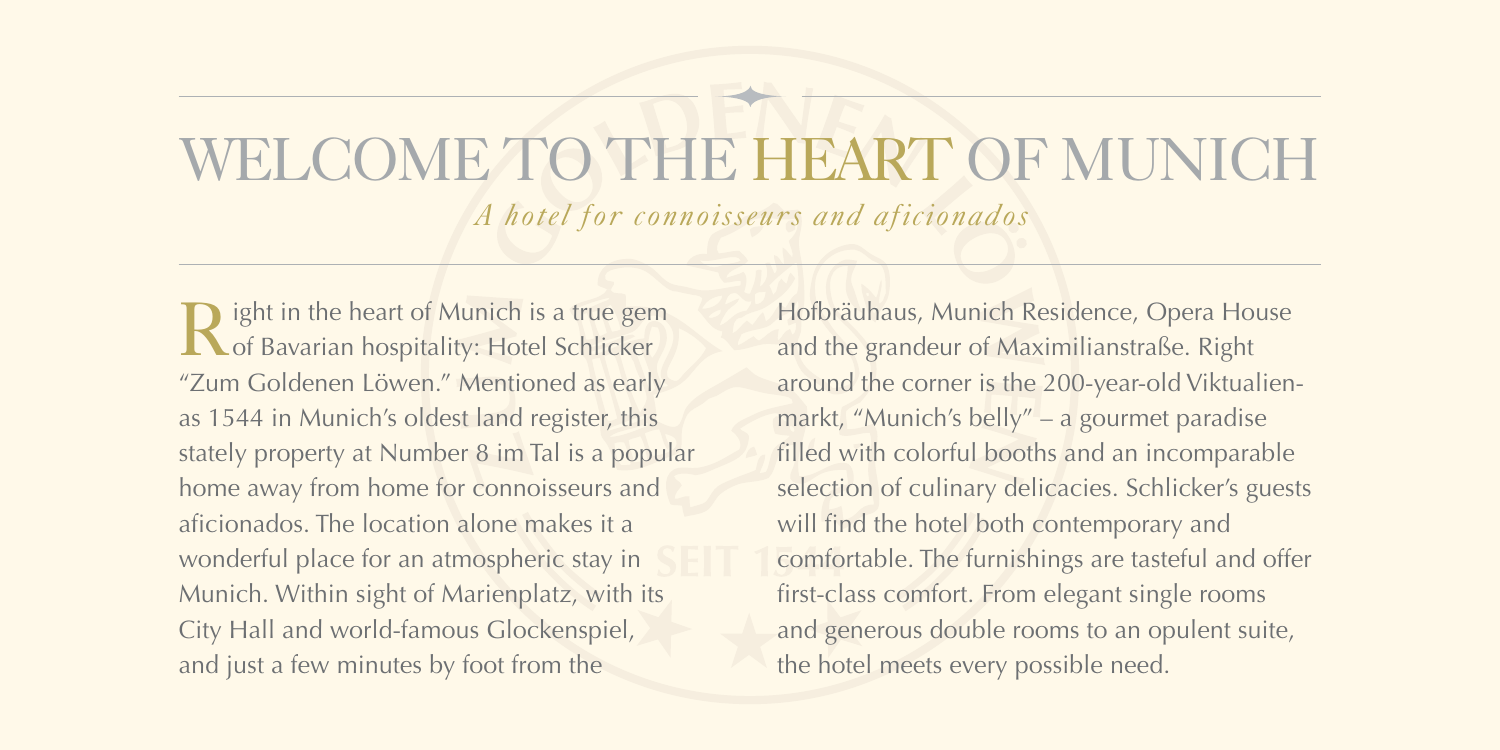

## STAY AND **ENJOY** *Tradition and modern comfort*

**Example 13** ach of the 68 rooms is distinguished by  $\Box$  its unique ambience, and they are all elevator-accessible. All rooms feature a bath and shower as well as phone, TV and wifi access. The reception desk is staffed 24 hours a day, and employees are available for guests' requests, questions and information. A fifth-generation family-run company, the hotel is now operated by Christine Stöhr, who works with her dedicated team to make sure every guest feels completely at home. With professional service. Confident and unobtrusive.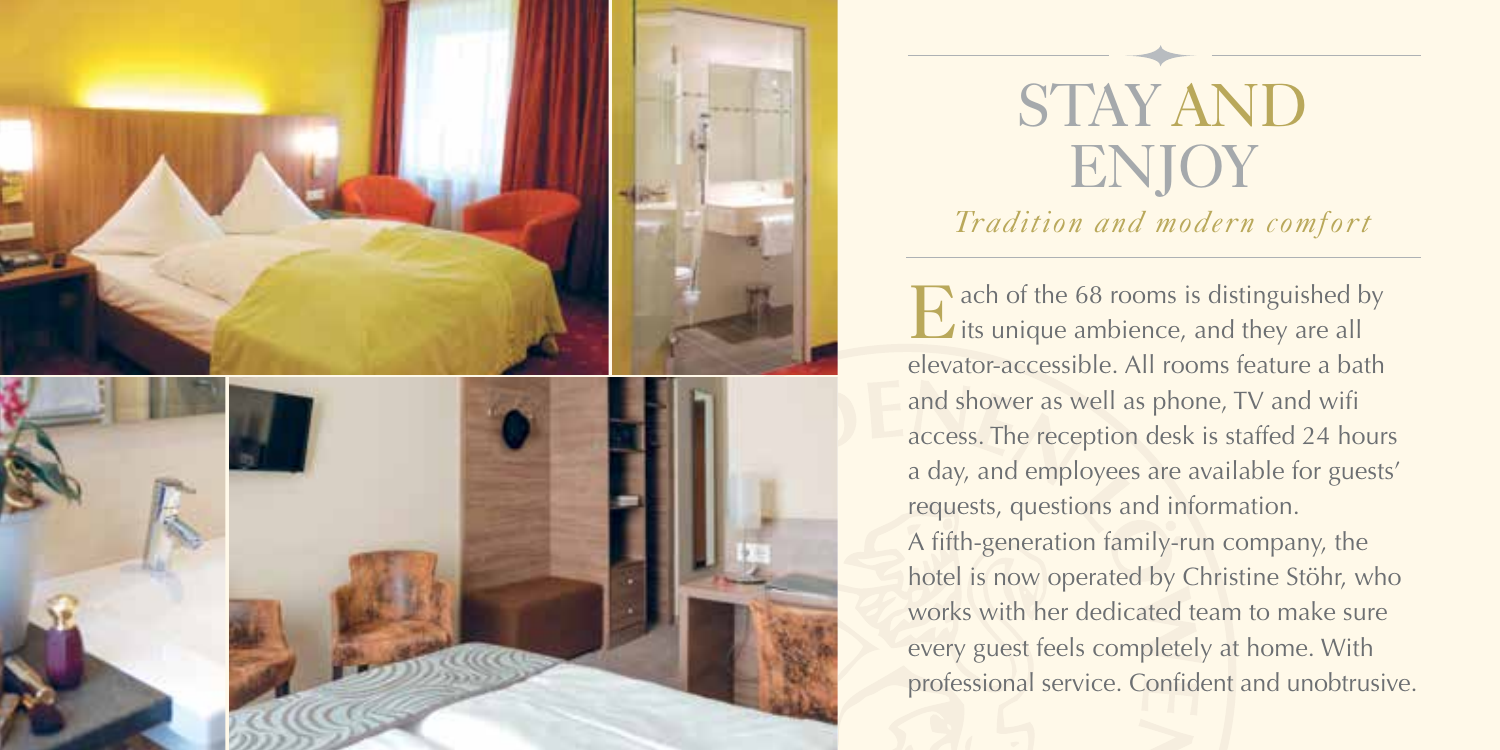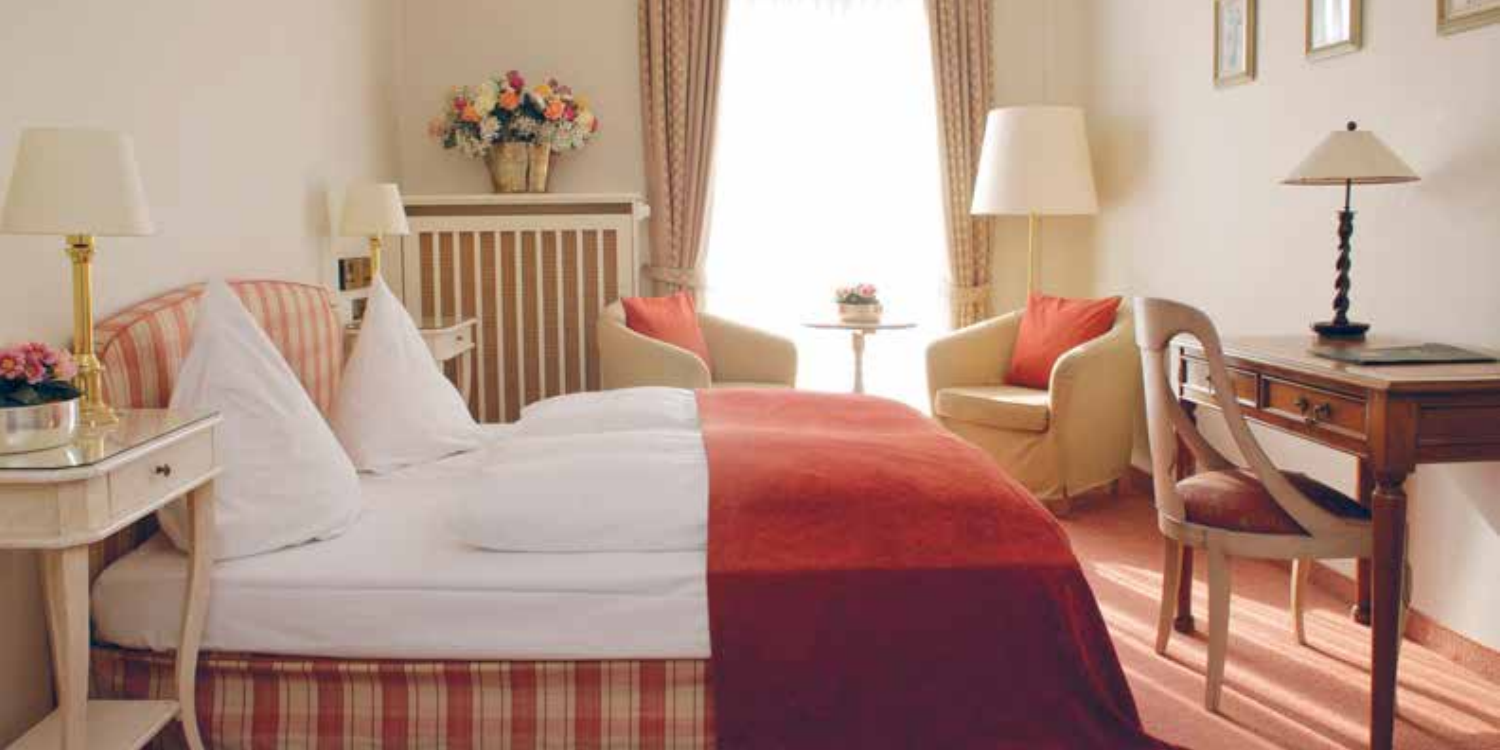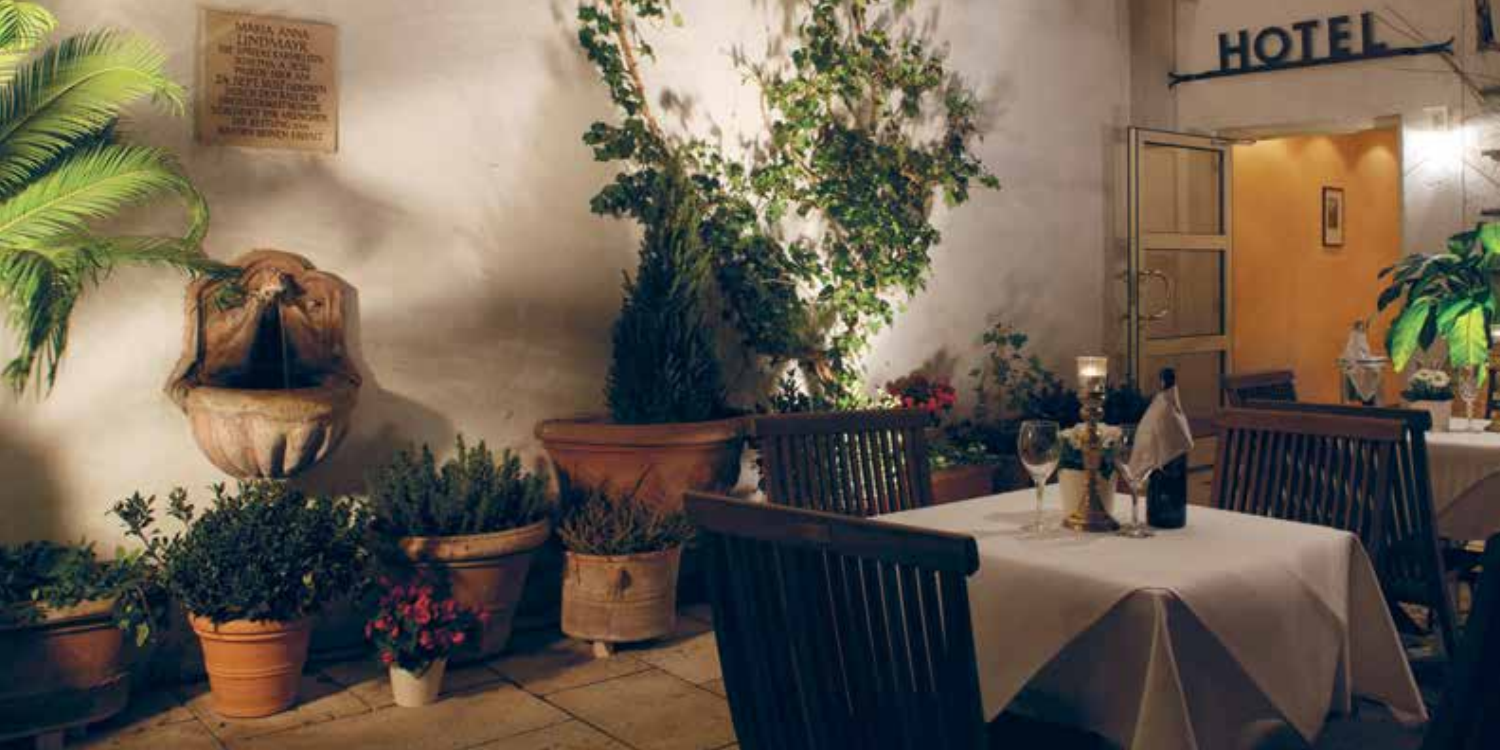## DAY AND **NIGHT**

*A delicious breakfast spread and more. . .*

The Schlicker offers its guests an elaborate breakfast buffet. And for guests who want to explore the Bavarian state capital by bike, bicycles are available for excursions. Both of these services are included in the cost of the room.

Guests arriving by car can use the hotel's convenient inner courtyard parking. Its special atmosphere, combining tradition, modern convenience and attentive service, makes Hotel Schlicker one of the most attractive travel accommodations in downtown Munich.